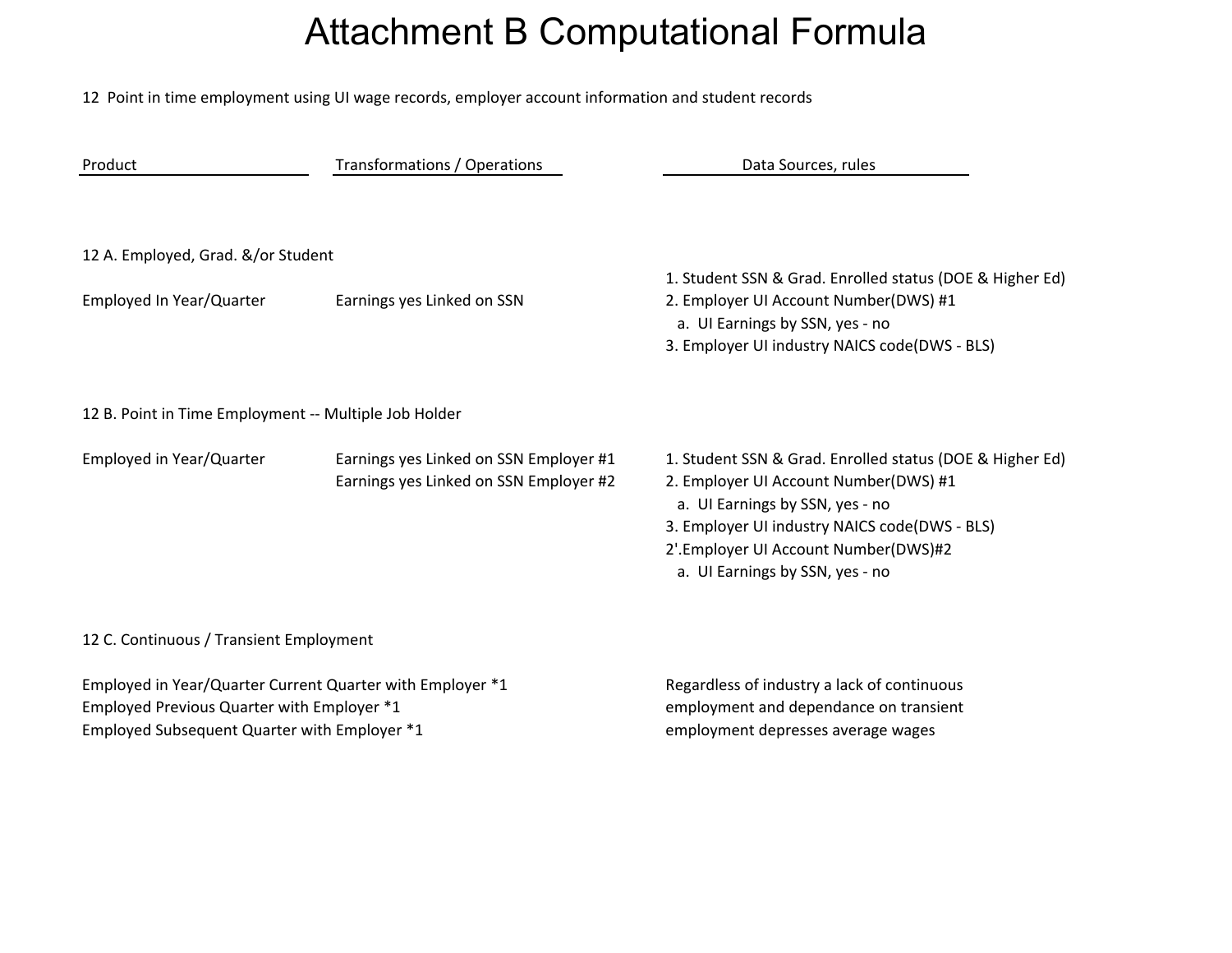## Attachment B Computational Formula

13 Point in time earnings using UI wage records, employer account information and student records

| Product                                                                              | Transformations / Operations                            | Data Sources, rules                                                                                                                                                                                                                                                                                                                               |  |  |
|--------------------------------------------------------------------------------------|---------------------------------------------------------|---------------------------------------------------------------------------------------------------------------------------------------------------------------------------------------------------------------------------------------------------------------------------------------------------------------------------------------------------|--|--|
| 13. A. Point in Time Earnings -- One Job<br>Employed In Year/Quarter<br>and earnings | Sum of payroll earnings linked on SSN                   | 1. Student SSN & Grad. Enrolled status (DOE & Higher Ed)<br>2. Employer UI Account Number(DWS) #1<br>a. UI Earnings by SSN, all payroll \$<br>3. Employer UI industry NAICS code(DWS - BLS)                                                                                                                                                       |  |  |
| 13 B. Point in Time Employment -- Multiple Job Holder                                |                                                         |                                                                                                                                                                                                                                                                                                                                                   |  |  |
| Employed in Year/Quarter<br>and earnings                                             | Sum of earnings linked on SSN<br>for accounts #1 and #2 | 1. Student SSN & Grad. Enrolled status (DOE & Higher Ed)<br>2. Employer UI Account Number(DWS) #1<br>a. UI Earnings by SSN, all payroll\$<br>3. Employer UI industry NAICS code(DWS - BLS)<br>2'.Employer UI Account Number(DWS)#2<br>a. UI Earnings by SSN, all payroll\$<br>(may include predecessor/successor accounts<br>when a firm is sold) |  |  |
| 13. Continuous / Transient Employment                                                |                                                         |                                                                                                                                                                                                                                                                                                                                                   |  |  |

Employed in Year/Quarter and earnings

a. Continuous ‐ earnings in the same account current quarter, and previous and subsequent quarters.

b. Transient exit ‐ earnings in the current quarter, but not the subsequent quarter in the same account.

c. Transient entry ‐ earnings in the current quarter, but not the prior quarter in the same account.

d. Transient both ‐ earnings in the current quarter, but neither prior quarter nor subsequent quarter in the same account.